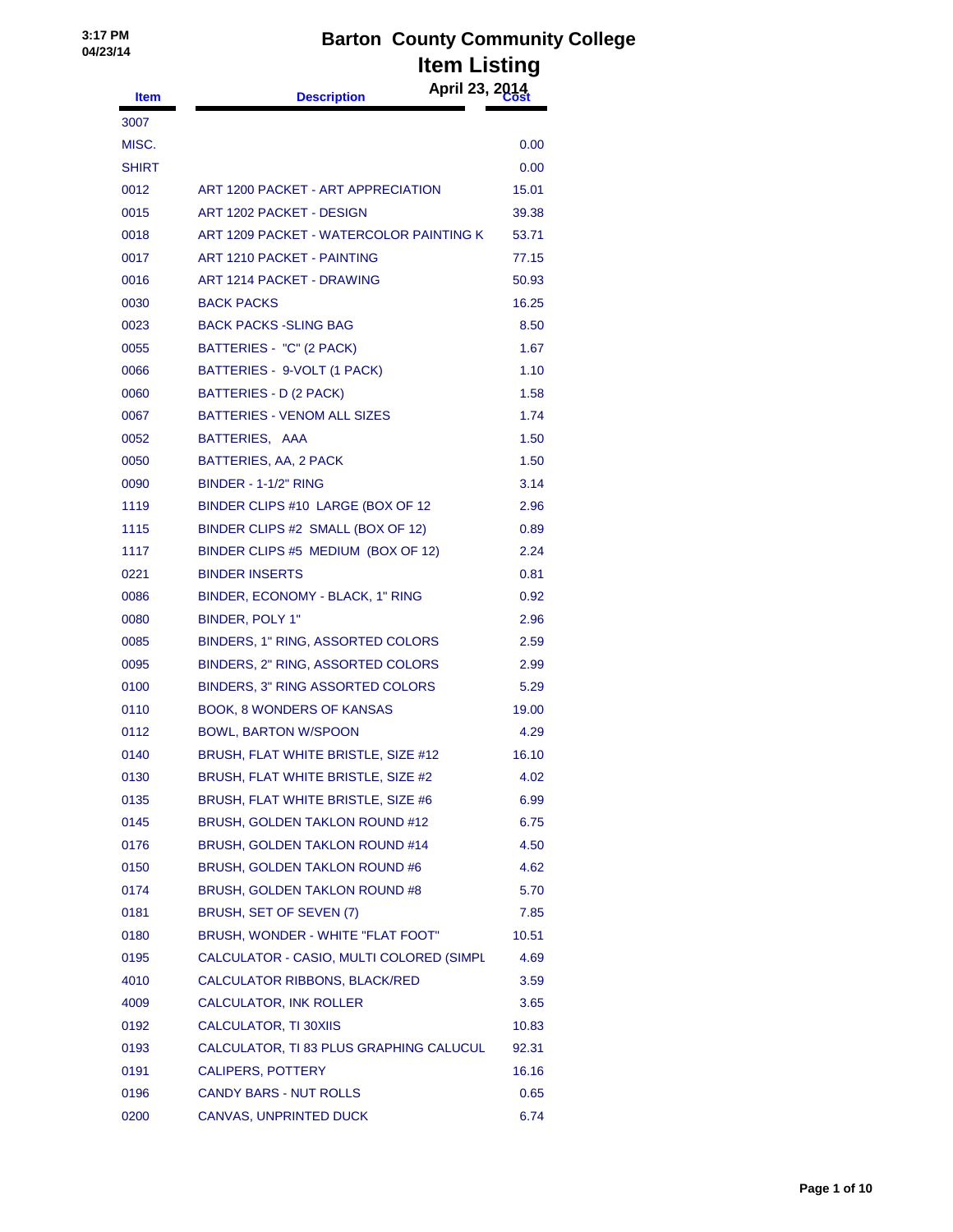**April 23, 2014 Item Description Cost**

| 0202   | CAP, KNITTED BEANIE, ROYAL, BLACK, PINK AN | 7.00  |
|--------|--------------------------------------------|-------|
| 0203   | CAP, KNITTED WITH POM-POM                  | 12.65 |
| 0210   | CAP, ROYAL WITH WHITE PIN STRIPE AND BLA   | 11.50 |
| 0201   | CAP, WHITE W/BLUE BILL                     | 11.15 |
| 0214   | CAPPUCCINO                                 | 7.92  |
| 0215   | CARDS, GREETING (CELEBRATIONS)             | 1.50  |
| 0220   | <b>CARDS, PLAYING</b>                      | 1.64  |
| 0185   | <b>CD-ROM RECORDABLE</b>                   | 0.54  |
| 0184   | <b>CD ROM HOLDER</b>                       | 0.20  |
| 0014   | CHALK, CRAYOLA E-Z STYLE MELLOW GOLD       | 0.60  |
| 0012.1 | CHALK, WHITE ALPHA 12'S                    | 0.67  |
| 0026   | <b>CHALKBOARD CLEANER 12"CHALKMASTER</b>   | 8.49  |
| 0025   | CHALKBOARD CLEANER, SANFORD SMALL          | 2.39  |
| 0228   | <b>CHAP STICK</b>                          | 0.98  |
| 0235   | CHAR-KOLE, BLACK STICKS                    | 0.40  |
| 0240   | CHARCOAL, VINE                             | 0.37  |
| 0242   | CHARCOAL, WILLOW                           | 4.50  |
| 0243   | <b>CHIPS</b>                               | 0.37  |
| 5167   | CLASS RECORD BOOK 9-10 WEEK #323-365       | 2.46  |
| 5169   | <b>CLASS RECORD BOOK 18 WK</b>             | 2.99  |
| 0245   | <b>CLAY - STONEWARE &amp; PORCELAIN</b>    | 0.26  |
| 1140   | <b>CLIPS, HOOK</b>                         | 3.23  |
| 0260   | <b>CLIPS, PAPER</b>                        | 0.95  |
| 0261   | CLIPS, PAPER, ASST. COLORS - LARGE PKG.    | 2.79  |
| 1139   | CLIPS, WALL (4'S)                          | 2.24  |
| 0262   | <b>COFFEE</b>                              | 30.90 |
| 0281   | <b>CONTE STUDIO SET</b>                    | 18.56 |
| 0272   | <b>COOKIES/CRACKERS</b>                    | 0.49  |
| 0279   | COUGAR, 15" BEAN BAG LYING COUGAR          | 6.75  |
| 0273   | COUGAR, BIG COUGAR MASCOT                  | 0.00  |
| 0278   | COUGAR, LARGE 21" BY FIESTA                | 17.50 |
| 0276   | COUGAR, SMALL W/BLUE SWEATER               | 5.50  |
| 0275   | COUGARS, 18" STANDING COUGAR               | 10.50 |
| 0277   | COUGARS, SMALL W/BLUE T-SHIRT              | 4.95  |
| 0280   | <b>COUGH DROPS, HALLS</b>                  | 1.43  |
| 0285   | <b>CRAYONS, CONTE</b>                      | 2.54  |
| 0290   | CRAYONS, CRAYOLA (24'S)                    | 1.69  |
| 0300   | CUPS, GRIP AND GO WHITE W/BLUE GRIPS ANI   | 4.00  |
| 0295   | CUPS, IRONSTONE MUG, BLUE/GOLD IMPRINT     | 3.99  |
| 2005   | DESK CALENDAR BASE, PLASTIC                | 7.40  |
| 1170.1 | <b>DESK CALENDAR REFILLS</b>               | 3.59  |
| 0301   | DRY ERASE BOARD - 8-1/2 X 11               | 2.00  |
| 0317   | <b>EAR MUFFS</b>                           | 1.50  |
| 0314   | EARBUDS, LUV                               | 3.04  |
| 0313   | EARBUDS, RETRACTABLE                       | 5.00  |
|        |                                            |       |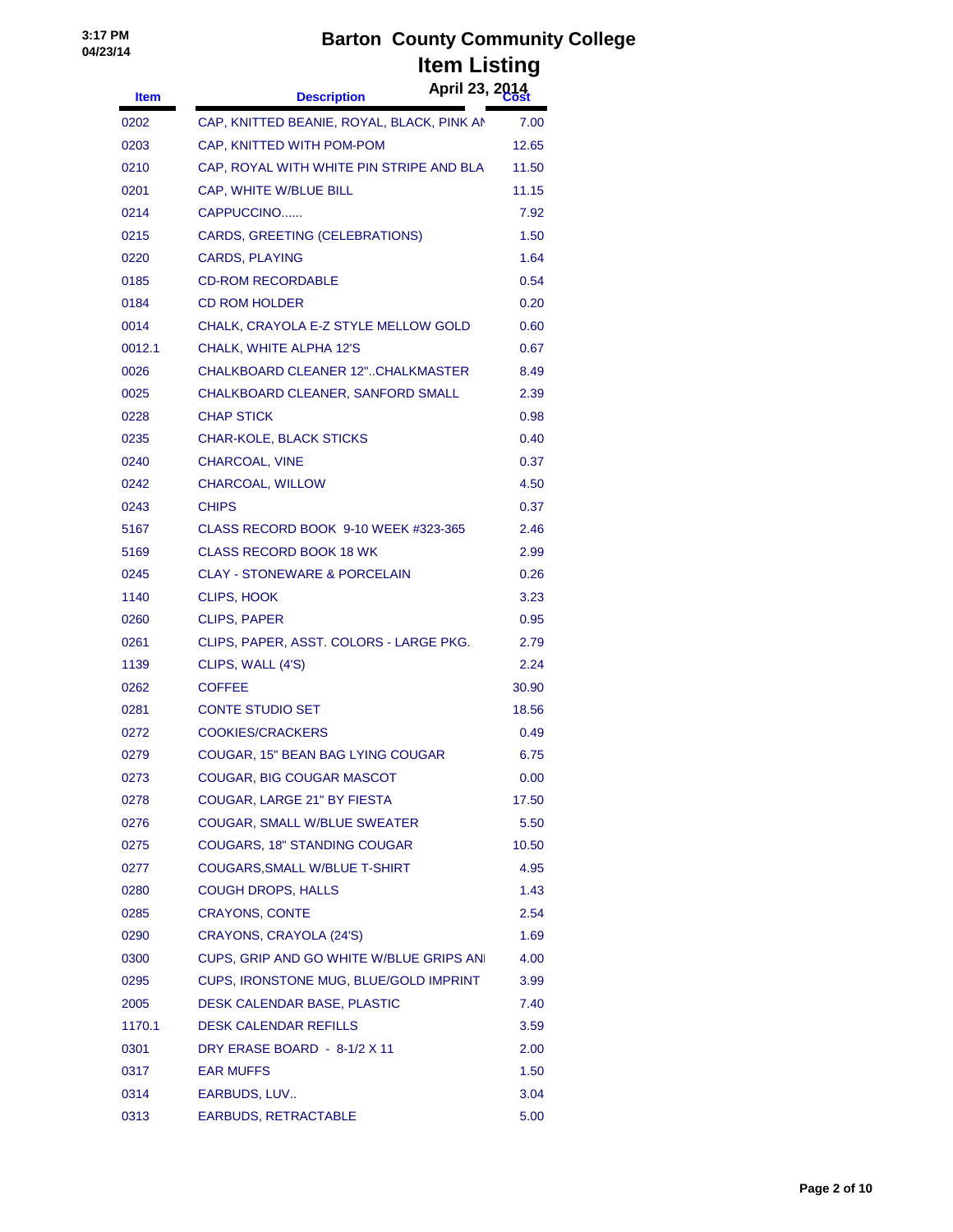| <b>Item</b>  | April 23, 2014<br><b>Description</b>       |      |
|--------------|--------------------------------------------|------|
| 0320         | ENVELOPES, 6 3/4"                          | 0.70 |
| 5024         | ENVELOPES, CLASP 10 X 13 (100)             | 0.20 |
| 5026         | ENVELOPES, CLASP 11 X 14 (100)             | 0.15 |
| 5020         | ENVELOPES, CLASP 6 X 9 (100)               | 0.09 |
| 5022         | ENVELOPES, CLASP 9 X 12 (100)              | 0.14 |
| 5005         | ENVELOPES, PADDED (ASSORTED SIZES)         | 0.52 |
| 0325         | <b>ENVELOPES, PLAIN #10</b>                | 6.90 |
| 0335         | <b>ERASERS, ART GUM</b>                    | 0.60 |
| 0340         | <b>ERASERS, CLIC</b>                       | 0.90 |
| 0345         | ERASERS, CLIC REFILL (2 PER PKG)           | 1.52 |
| 0365         | <b>ERASERS, MAGIC RUB</b>                  | 0.55 |
| 0370         | <b>ERASERS, PENCIL TIP</b>                 | 0.74 |
| 0376         | <b>ERASERS, PENTEL PDE-1</b>               | 0.89 |
| 0380         | <b>ERASERS, PINK PEARL</b>                 | 0.53 |
| 0375         | ERASERS, STAEDTLER, MARS PLASTIC           | 0.90 |
| 0395         | <b>EXAM BOOKS, BLUE</b>                    | 0.21 |
| 0397         | FILE CARDS - 3 X 5 NEON RULED              | 0.97 |
| 0398         | FILE CARDS - 3 X 5 RULED                   | 1.25 |
| 0400         | FILE CARDS, 3 X 5 PLAIN                    | 0.99 |
| 0415         | FILE CARDS, 4 X 6 RULED                    | 1.79 |
| 0425         | FILE CARDS, 5 X 8, PLAIN                   | 1.13 |
| 5040         | FILE FOLDERS, BOX BOTTOM 2", LETTER (25)   | 0.68 |
| 5034         | FILE FOLDERS, HANGING, LETTER 1/5 CUT COL  | 0.90 |
| 5030         | FILE FOLDERS, LETTER, ASSORTED COLORS, 1   | 0.14 |
| 5029         | FILE FOLDERS, LETTER, MANILA 1/3 CUT (100) | 0.07 |
| 0437         | FILE, EXPANDING POLY 7 POCKET              | 3.22 |
| 0440         | FILLER PAPER, COLLEGE RULED                | 0.82 |
| 0445         | FILM, KODAK T-MAX 100                      | 4.79 |
| 0450         | FILM, KODAK T-MAX 400, B & W FILM, 252-018 | 4.99 |
| 0453         | FILM, POLAROID COLORED                     | 1.97 |
| 0455         | <b>FIXATIVE, BLICK MATTE</b>               | 3.95 |
| 0555         | <b>FLASH DRIVE 4 G</b>                     | 5.17 |
| 0556         | <b>FLASH DRIVE CASE</b>                    | 2.11 |
| 0458.1       | <b>FLASH DRIVE STRAP</b>                   | 0.35 |
| 0554         | FLASH DRIVE, 8 GIG                         | 6.84 |
| 0456         | FOAMBOARD 20 X 30                          | 2.31 |
| 0461         | GESSO, BASICS, 16 OZ.                      | 8.64 |
| <b>GIFTS</b> | <b>GIFT CERTIFICATES</b>                   | 0.00 |
| 0462         | <b>GLOVES</b>                              | 2.63 |
| 0463         | <b>GLOVES, MENS THERMAL</b>                | 5.95 |
| 0465         | <b>GLUE ALL, ELMERS</b>                    | 0.69 |
| 0470         | <b>GLUE STICK - .29 OZ</b>                 | 1.15 |
| 0471         | GLUE STICK, LARGE 1.41 oz.                 | 2.51 |
| 0467         | GLUE, KRAZY                                | 1.69 |
| 0485         | <b>GRAPHITE STICKS</b>                     | 0.47 |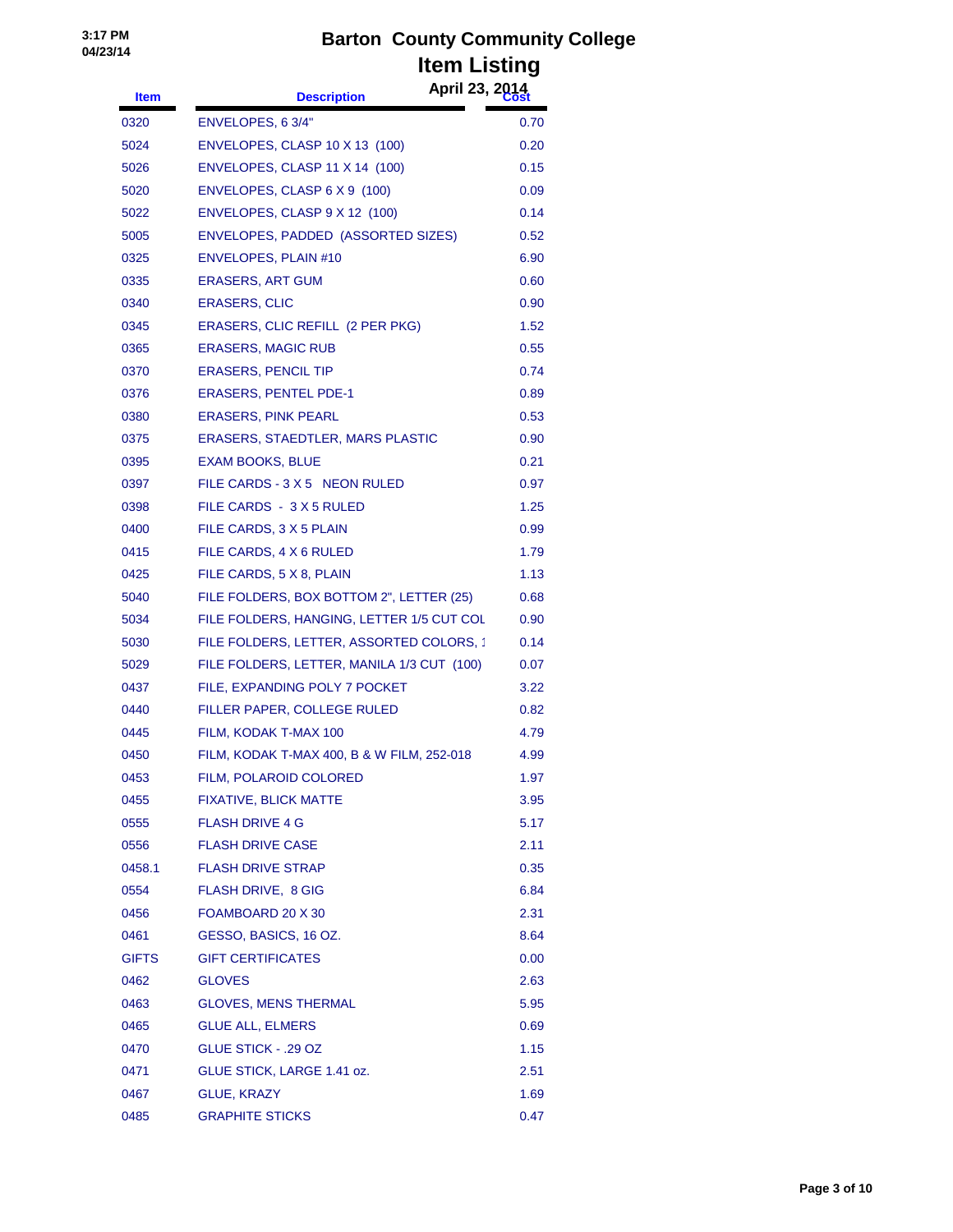| <b>Item</b> | April 23, 2014<br><b>Description</b>           |        |
|-------------|------------------------------------------------|--------|
| 0490        | <b>GUM</b>                                     | 0.25   |
| 0492        | <b>HEADPHONES, JVC RIPTIDZ</b>                 | 16.86  |
| 0493        | HEADPHONES, KOSS, STEREO FULL SIZE             | 10.88  |
| 0500        | HIGHLIGHTERS, MISC.                            | 0.76   |
| 0510        | <b>ILLUSTRATION BOARD</b>                      | 2.29   |
| 0517        | INDEX DIVIDERS, 5 TAB, 8-1/2 X 11 COLORED T/   | 0.71   |
| 1300.1      | <b>INDEXES, A-Z, 8 1/2 X 11</b>                | 3.40   |
| 1307        | <b>INDEXES, TABS</b>                           | 1.11   |
| 0520        | INK, HIGGINS BLACK INDIA                       | 1.69   |
| 0514        | iPAD 3 CASE W/STYLUS #BUS0306                  | 51.61  |
| 0515        | iPAD 3 VERSAVU 360 STAND/CASE, #THZ15606U      | 45.25  |
| 0511        | <b>IPAD 4TH GENERATION</b>                     | 480.00 |
| 0518        | <b>IPAD CASE, SWITCH EASY COVER BUDDY</b>      | 14.71  |
| 0513        | <b>IPAD KEYBOARD ULTRA THIN LOGITECH FOR I</b> | 64.23  |
| 0505        | <b>IPAD ORIGAMIFOLIO COVER ASST. COLORS</b>    | 53.85  |
| 0504        | <b>IPAD PROFESSIONAL WORKSTATION</b>           | 76.90  |
| 0508        | <b>IPAD SCREEN PROTECTOR, TARGUS BUBBLE-F</b>  | 10.42  |
| 0516        | <b>iPAD STYLUS /PENS 4 COLORS</b>              | 1.87   |
| 0509        | <b>iPAD WALL CHARGER</b>                       | 5.62   |
| 0512        | <b>IPAD, BIG GRIPS FRAME</b>                   | 25.18  |
| 0506        | IPAD, EKG KEYPAD CASE W/BLUETOOTH KEYB         | 36.73  |
| 0498        | IPAD, ILUV LIGHTENING CONNECTOR FOR IPAD       | 16.66  |
| 0503        | IPAD, PUREGEAR, CAR CHARGER                    | 12.04  |
| 0502        | IPAD, PUREGEAR, IPAD 4 CHARGERS                | 14.88  |
| 0507        | <b>IPAD, SYNC/CHARGE CABLE</b>                 | 4.76   |
| 0501        | <b>IPAD, TARGUS AIR CASE</b>                   | 33.00  |
| 0526        | <b>IPAD, WALL CHARGER</b>                      | 13.09  |
| 0519        | <b>IPAD, TREK HARDSHELL FOLIO</b>              | 20.46  |
| 0521        | JACKET, BLACK AND DUSTY ROSE 1/2 ZIP DRI-I     | 25.95  |
| 0530        | JACKET, DRIFIT TRAINING 1/4 ZIP, BLACK         | 33.15  |
| 0522        | JACKET, FULL ZIP LADIES THERMA FIT, LIME, G    | 38.40  |
| 0525        | JACKET, ROYAL LINED FULL ZIP                   | 33.32  |
| 0524        | JACKET, THERMAL SHERPA LEFT CHEST BCC          | 29.95  |
| 0523        | JACKET, BLACK, NAVY, FLEECE #TISJFBLK AND      | 28.07  |
| 0527        | JACKET, ROYAL AND WHITE WIND BREAKER           | 29.17  |
| 0651        | <b>KEY CHAIN - BLUE FLASH LIGHT</b>            | 0.99   |
| 0653        | <b>KEY CHAIN - SILVER W/BLUE RUBBER</b>        | 2.09   |
| 2060        | KNIFE, X-ACTO UTILITY (RETRACTABLE)            | 3.37   |
| 0665        | KNIVES, FETTLING, SOFT                         | 2.29   |
| 0660        | KNIVES, PALETTE, PLASTIC                       | 0.98   |
| 0667        | KNIVES, PALETTE, STEEL                         | 3.39   |
| 0670        | KNIVES, XACTO #1                               | 2.12   |
| 0673        | KOOZIE, BARTON COUGARS                         | 1.30   |
| 5074        | LABELS, ADDRESS 2 5/8 X 1 (#5375)              | 7.94   |
| 5075.1      | LABELS, ADDRESS LASER (3000"S) #5160           | 29.99  |
|             |                                                |        |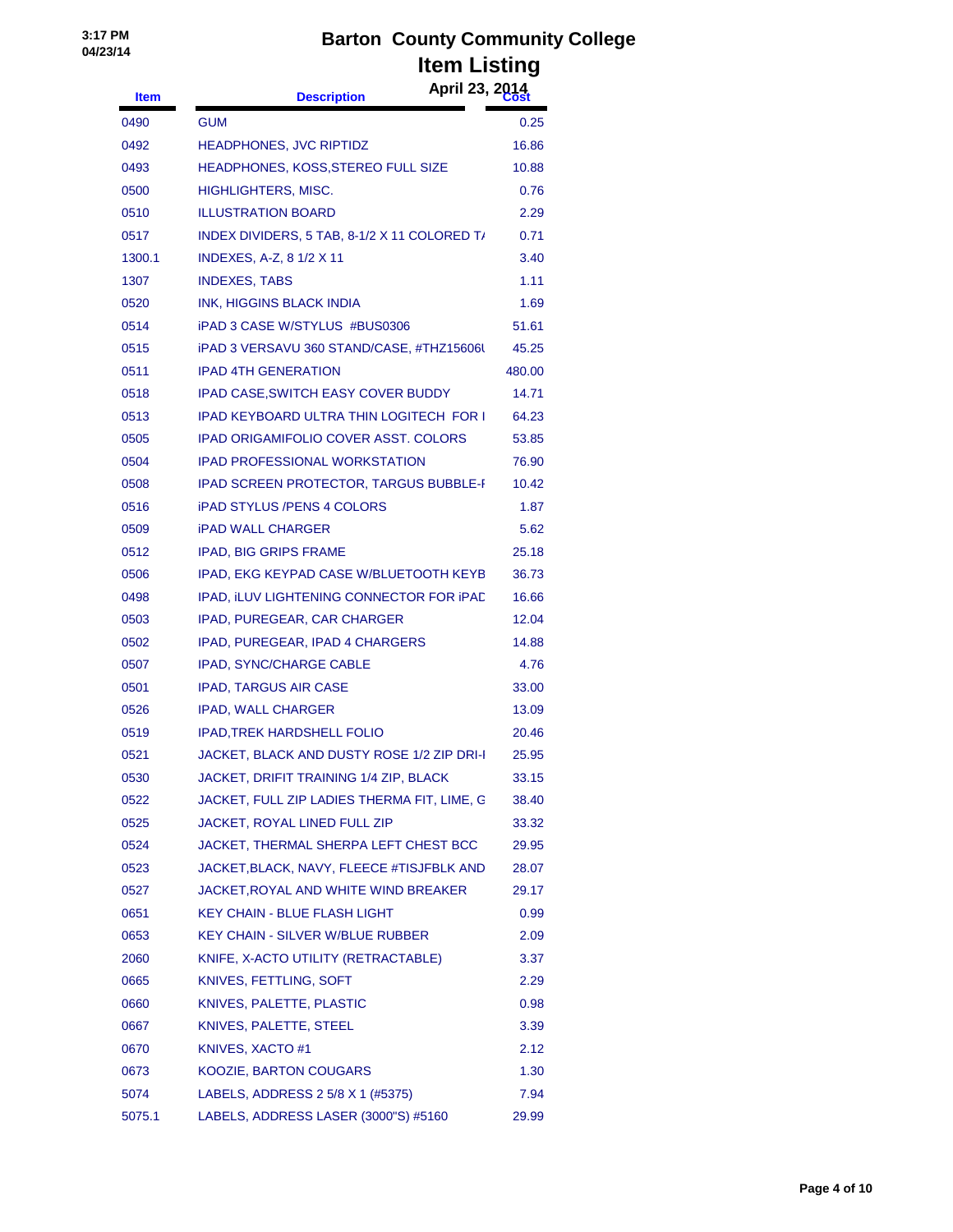| <b>Item</b> | April 23, 2014<br><b>Description</b>       |          |
|-------------|--------------------------------------------|----------|
| 5080.1      | LABELS, ASST. LASER FILING (#6466), REMOVA | 18.99    |
| 5077        | LABELS, AVERY LASER PRINTER #5260(750 lat  | 13.04    |
| 5096        | LABELS, FILE FOLDER, CORAL                 | 2.51     |
| 5090        | LABELS, FILE FOLDER, BLACK                 | 2.51     |
| 5092        | LABELS, FILE FOLDER, DK. BLUE              | 2.51     |
| 5098        | LABELS, FILE FOLDER, GREEN                 | 2.51     |
| 5100        | LABELS, FILE FOLDER, LAVENDER              | 2.51     |
| 5094        | LABELS, FILE FOLDER, LIGHT BLUE            | 2.51     |
| 5102        | LABELS, FILE FOLDER, ORANGE                | 2.51     |
| 5106        | LABELS, FILE FOLDER, RED                   | 2.51     |
| 5110        | LABELS, FILE FOLDER, WHITE                 | 2.51     |
| 5112        | LABELS, FILE FOLDER, YELLOW                | 2.51     |
| 5079        | LABELS, INK JET #8160 (750 LABELS)         | 11.24    |
| 5086        | LABELS, P-TOUCH - 1 TAPE PER PKGTZe-231    | 18.00    |
| 5073        | LABELS, RETURN ADDRESS (#5260)             | 9.98     |
| 5081        | LABELS, WHITE LASER FILING (#5366)1/3 CUT  | 35.99    |
| 0676        | <b>LANYARDS W/BARTON COUGARS</b>           | 2.62     |
| 0677        | LAPTOP COMPUTER, 15 R, BLK AND (N5040)     | 440.95   |
| 0678        | LAPTOP COMPUTER, XPS 12 CONVERTIBLE        | 1,105.43 |
| 0679        | LEAD, PENTEL 05,07,09                      | 0.80     |
| 2065        | <b>LETTER OPENER</b>                       | 0.89     |
| 1501        | LICENSE PLATE - BARTON COUGARS             | 3.15     |
| 0695        | LIQUID PAPER, WHITE OUT CORRECTION FLUII   | 2.59     |
| 0708        | <b>MANICURE SET</b>                        | 3.81     |
| 0710        | MARKERS, CARTERS MARKS-A-LOT               | 0.83     |
| 3026        | MARKERS, ERASABLE - BLACK (GHENT) (4 PER   | 5.40     |
| 3027        | MARKERS, ERASABLE - BLUE (GHENT) (4 PER F  | 5.40     |
| 3028        | MARKERS, ERASABLE (4'S) (GHENT)<br>(Assort | 5.40     |
| 3024        | MARKERS, SHARPIE - ULTRA FINE - BLACK      | 0.65     |
| 3025        | MARKERS, SHARPIE LABELING, BLACK           | 0.49     |
| 3023        | MARKERS, SHARPIE MED.                      | 1.08     |
| 0720        | <b>MAT BOARD (ASST. COLORS)</b>            | 5.43     |
| 0725        | MEDIUM, COPAL OIL PAINTING                 | 4.10     |
| 1310.1      | MOISTENER, SQUEEZE BOTTLE                  | 0.60     |
| 0744        | <b>MOUSE PAD</b>                           | 1.50     |
| 0745        | MOUSE, WIRELESS BLACK 5 button             | 12.35    |
| 0743        | MOUSE, MOBILE MSE 3500                     | 19.74    |
| 0747        | <b>MOUSE, SMALL WIRELESS</b>               | 14.60    |
| 0749        | MUFFINS, BLUEBERRY & BANANA NUT            | 0.92     |
| 0760        | NEGATIVE FILE SAVERS FOR 35MM              | 0.15     |
| 0807        | NOTE PAD, BARTON W/POST-IT-NOTES           | 1.42     |
| 0765        | NOTEBOOK, 1 SUBJECT                        | 1.00     |
| 0780        | NOTEBOOK, 3 SUBJECT                        | 1.44     |
| 0790        | NOTEBOOK, 5 SUBJECT                        | 1.94     |
| 0770        | NOTEBOOK, 3X5 MEMO PAD                     | 0.85     |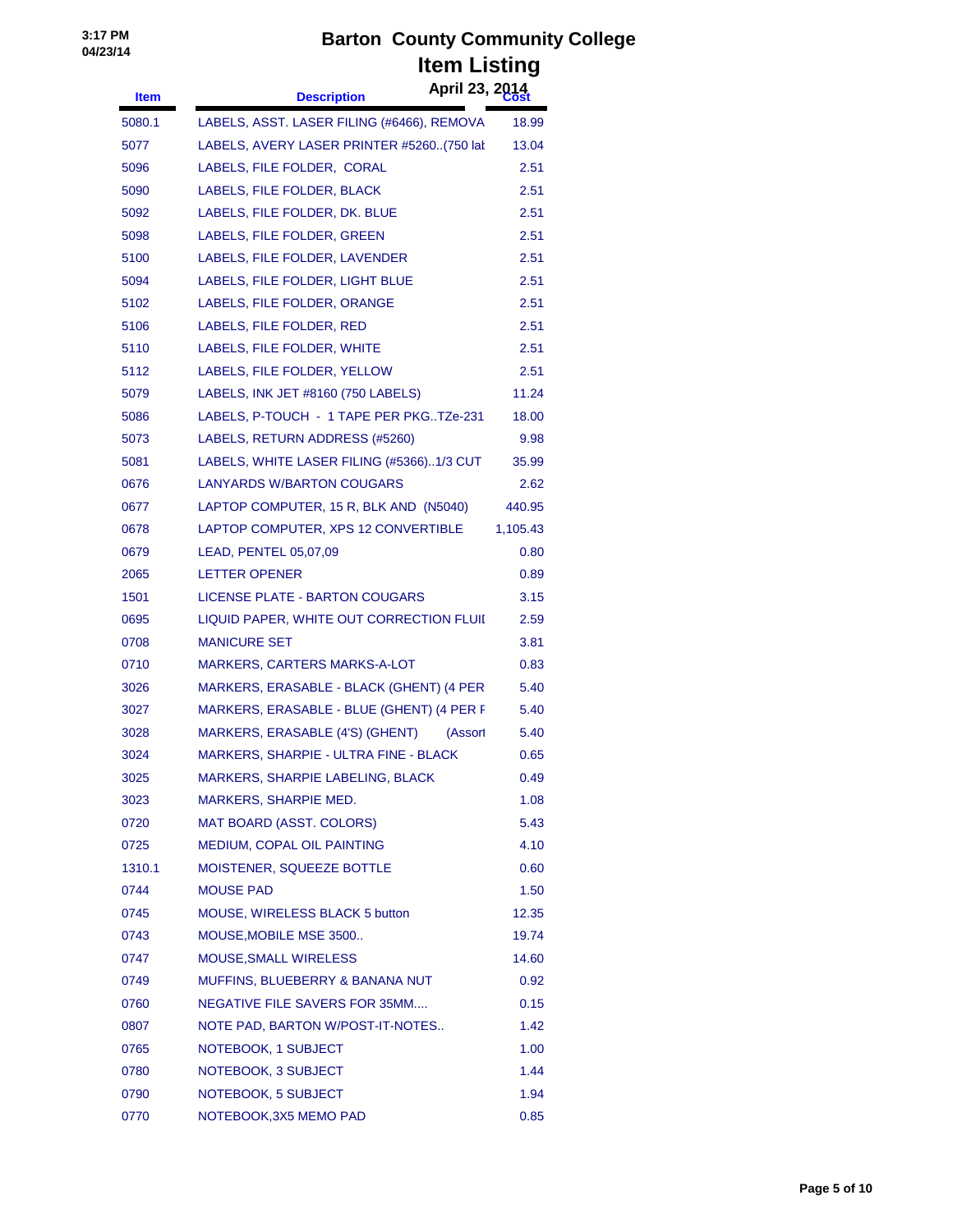| <b>Item</b> | <b>Description</b>                        | April 23, 2014 |
|-------------|-------------------------------------------|----------------|
| 0795        | NOTEBOOK,5 X 8 1 SUBJECT                  | 2.69           |
| 0810        | OFFICE MATE LETTER OPENER AND STAPLE R    | 1.02           |
| 0812        | OIL PAINTS - ACADEMY ASST. COLORS         | 3.03           |
| 0813        | OIL PAINTS, ACADEMY WHITE, LARGE TUBE, 5. | 7.55           |
| 0980        | PAD, DRAWING TABLET 9 X 12                | 3.80           |
| 0915        | PADS, BRISTOL BOARD                       | 3.38           |
| 0943        | PADS, DRAWING 11X14                       | 2.83           |
| 0945        | PADS, DRAWING, 18 X 24                    | 6.48           |
| 0920        | PADS, LAYOUT BOND PAPER                   | 10.25          |
| 0923        | PADS, LAYOUT BOND PAPER 19 X 24           | 5.72           |
| 0930        | PADS, LEGAL LETTER SIZE, WHITE OR YELLOV  | 0.54           |
| 0925        | PADS, LEGAL (SMALL) 5 X 8, WHITE          | 0.36           |
| 5170        | PADS, LEGAL, CANARY - LETTER SIZE(12'S)   | 0.57           |
| 0932        | PADS, MUSIC                               | 0.35           |
| 0935        | PADS, NEWSPRINT 18 X 24                   | 7.07           |
| 0936        | PADS, NEWSPRINT, CANSON "BIGGIE" 24 X 36  | 15.51          |
| 0955        | PADS, SKETCH 12 X 18 BOUND                | 8.24           |
| 0950        | PADS, SKETCH 8-1/2 X 11                   | 3.59           |
| 0951        | PADS, SKETCH 9 X 12 (100 SHEETS)          | 3.04           |
| 5210        | PADS, STENO (80 PAGE)                     | 1.00           |
| 0956        | PADS, TRACING PAPER 9 X 12                | 1.69           |
| 0958        | PADS, WATERCOLOR, 15 X 22                 | 10.38          |
| 0970        | PALETTE, EXTRA LARGE PLASTIC              | 2.65           |
| 0971        | PALETTE, PAPER DISPOSABLE                 | 4.12           |
| 0973        | PANTS, BLACK GABBY, NIKE                  | 23.00          |
| 0974        | PANTS, DOMINATOR-ROYAL/GREY/WHITE         | 18.16          |
| 0972        | PANTS, GREY W/BARTON COUGARS DOWN TH      | 23.00          |
| 0979        | PANTS, LADIES DRIFIT COTTON PANT, BLACK   | 26.65          |
| 0976        | PANTS, LADIES NAVY W/BLUE FOIL IMPRINT    | 21.83          |
| 0981        | PANTS, NIKE BLACK/DK HEATHER THERMA FIT   | 32.15          |
| 0975        | PANTS, ROYAL W/WHITE NIKE BACKFIELD WO    | 30.00          |
| 0990        | PAPER - CHARCOAL 19 X 25 ASST. COLORS     | 0.85           |
| 0995        | PAPER - GALLERY 100 LITHO SCREEN          | 0.98           |
| 1025        | PAPER - SILKSCREEN, ARCHES 140#           | 1.36           |
| 1040        | PAPER - WATER COLOR 140#                  | 3.29           |
| 1045        | PAPER - WATER COLOR 90#                   | 3.14           |
| 1318        | <b>PAPER CLIP DISPENSER</b>               | 1.50           |
| 1325        | PAPER CLIPS, JUMBO (BOX/100)              | 0.72           |
| 1320        | PAPER CLIPS, SMALL (BOX/100)              | 0.45           |
| 2070        | PAPER PUNCH (1 HOLE)                      | 2.69           |
| 2075        | PAPER PUNCH (3 HOLE)                      | 6.76           |
| 1013        | PAPER, PHOTO, EPSON GLOSSY INK JET, 8-1/2 | 6.25           |
| 1014        | PAPER, PHOTO, EPSON PREMIUM GLOSSY INK    | 14.99          |
| 1015        | PAPER, PHOTO, EPSON PREMIUM SEMI-GLOSS    | 9.38           |
| 1047        | <b>PEANUTS</b>                            | 0.41           |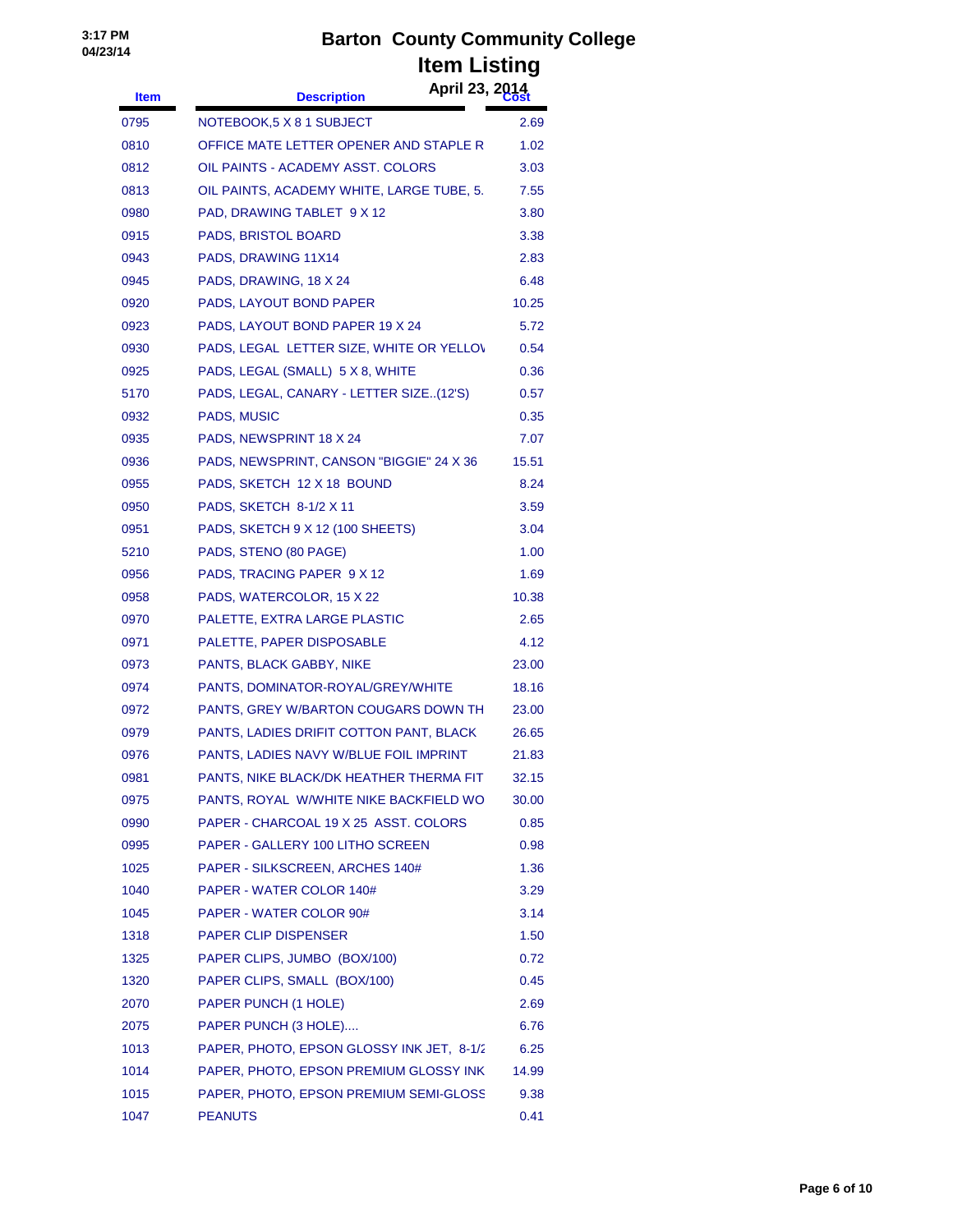| <b>Item</b> | April 23, 2014<br><b>Description</b>                   |       |
|-------------|--------------------------------------------------------|-------|
| 1048        | PEN & PENCIL HOLDER - CLEAR W/CLOCK AND                | 8.00  |
| 1143        | PEN AND PENCIL BOXED SET                               | 3.95  |
| 0031        | PENCIL SHARPENER, ELECTRIC                             | 21.99 |
| 1125        | <b>PENCIL SHARPENERS</b>                               | 0.89  |
| 1100        | PENCILS MECHANICAL. .5MM                               | 0.36  |
| 3080        | PENCILS, #2 COLLEGE, "COUGARS"<br>(100 <sub>pe</sub> ) | 19.00 |
| 3081        | PENCILS, #2 LEAD                                       | 0.08  |
| 1097        | PENCILS, COLORED (12'S)                                | 2.42  |
| 1065        | PENCILS, COLORED (24'S)                                | 4.31  |
| 1070        | PENCILS, DRAWING - ASSORTED                            | 0.66  |
| 3079        | PENCILS, ERASABLE GRADING - RED                        | 0.28  |
| 1080        | PENCILS, LAYOUT, EBONY                                 | 0.34  |
| 1130        | PENCILS, PENTEL, TWIST ERASE. 0.5MM & 0.7M             | 0.44  |
| 1057        | PENCILS, VELOCITY .5MM/.7MM                            | 1.26  |
| 1141        | PENS, BARTON W/FLASH LIGHT                             | 1.30  |
| 1137        | PENS, BIC ROUND STIC                                   | 0.12  |
| 1145        | PENS, FLAIR                                            | 1.04  |
| 1147        | PENS, PENTEL R.S.V.P. W/GRIP FINE-RED, BLA             | 0.56  |
| 1146        | PENS, PENTEL, RSVP RETRACTABLE COLORS                  | 0.59  |
| 3170        | PENS, PILOT BALL POINT, FINE, MED., ASST. CO           | 0.65  |
| 3174        | PENS, PILOT RAZOR POINT, ASST. COLORS                  | 0.85  |
| 3187        | PENS, PILOT RETRACTABLE, ASST. COLORS                  | 2.00  |
| 1158        | PENS, PRECISE ROLLING BALL V7 & V5<br>RED,             | 1.50  |
| 1165        | PENS, SHARPIE FINE, BLACK                              | 0.68  |
| 1170        | PENS, SHARPIE MED                                      | 1.08  |
| 1166        | PENS, SHARPIE RETRACTABLE PERMANENT M                  | 1.80  |
| 1174        | PENS, UNI-BALL, FINE & MED. - ASST. COLORS             | 0.59  |
| 1187        | POP, WATER, JUICE, TEA & ENERGY DRINKS                 | 1.35  |
| 1189        | <b>POPCORN</b>                                         | 20.00 |
| 1190        | PORTFOLIO W/HANDLES 23 X 31                            | 4.20  |
| 5202        | POST-IT-NOTES 2" x 2" (12'S) ASST. COLORS`             | 8.99  |
| 5204        | POST-IT-NOTES, 3 X 3 (12's)                            | 15.00 |
| 5200        | POST-IT-NOTES, ASST. COLORS (EACH)                     | 0.48  |
| 5207        | POST-IT NOTES POP-UP (pkg. of 6)                       | 7.50  |
| 5209        | POST-IT FLAGS LARGE (4 PER PACK)                       | 10.34 |
| 5203        | POST-IT FLAGS, SMALL                                   | 2.00  |
| 5205        | POST-IT MEMO CUBE - NEON COLORS (5 ass't. o            | 3.39  |
| 5206        | POST-IT, POP-UP dispenser                              | 15.00 |
| 1220        | POSTER BOARD, WHITE                                    | 0.65  |
| 1225        | POTTERY TOOL KIT, 8 PIECE                              | 5.28  |
| 1505        | <b>PUSH PINS</b>                                       | 1.40  |
| 1255        | REPORT COVERS WITH FASTENERS - ASSORT                  | 0.83  |
| 1272        | <b>REPORT COVERS WITH POCKETS</b>                      | 0.53  |
| 1250        | REPORT COVERS, W/BACKBONE, COLORED                     | 0.29  |
| 1265        | REPORT COVERS, DUO TANG #57301                         | 2.28  |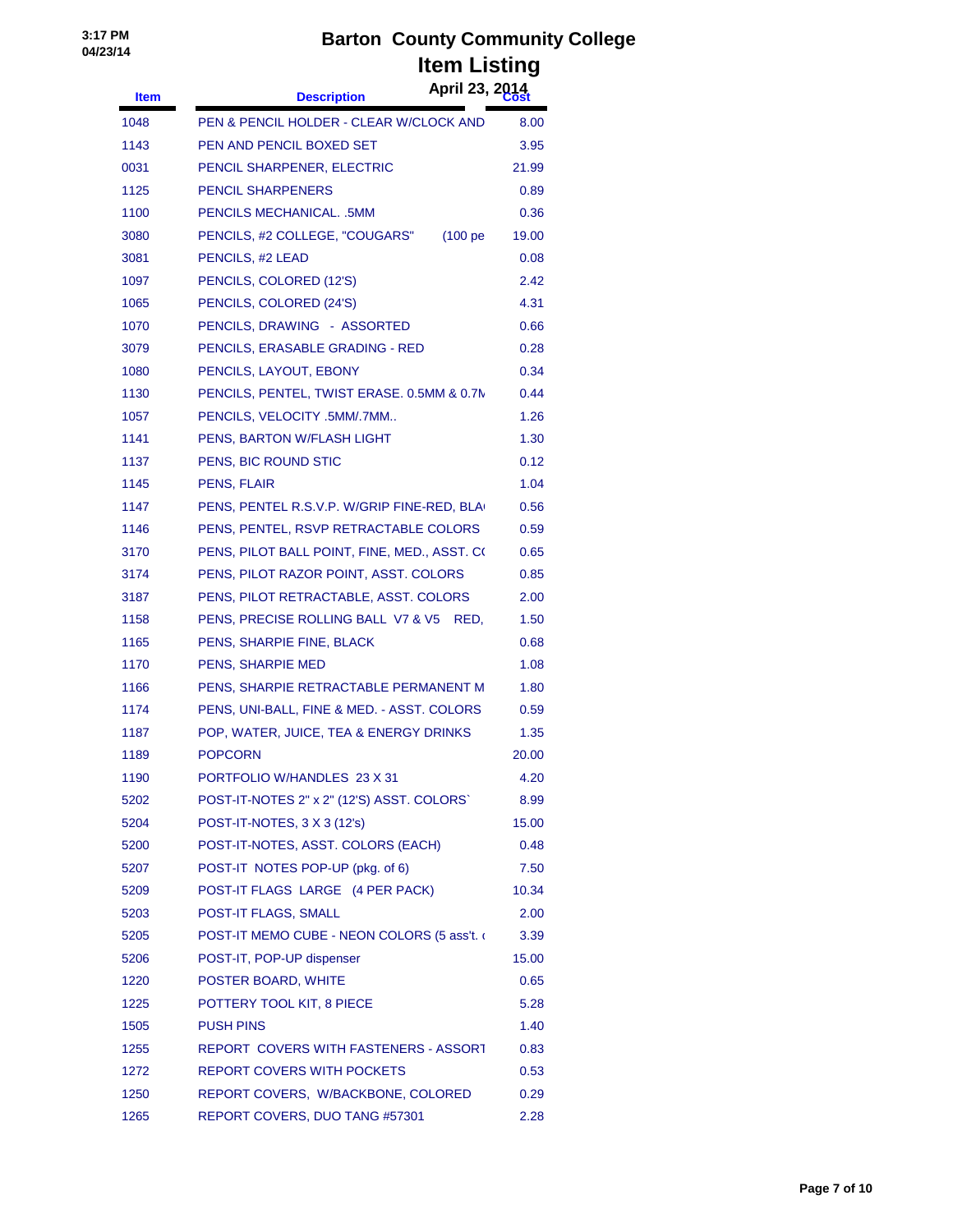| <b>Item</b> | April 23, 2014<br><b>Description</b>       |       |
|-------------|--------------------------------------------|-------|
| 1245        | REPORT COVERS, W/BACKBONE, CLEAR           | 0.20  |
| 1278        | RIB, MUDTOOL FLEXIBLE RIB - GREEN - MEDIUI | 6.65  |
| 1277        | RIB, MUDTOOL FLEXIBLE RIB, YELLOW - SOFT - | 6.65  |
| 1354.1      | RUBBER BANDS, BOX, #31                     | 6.29  |
| 1290        | RUBBER CEMENT PICK UP                      | 0.85  |
| 1285        | <b>RUBBER CEMENT, 4 OZ</b>                 | 0.99  |
| 1362.1      | RUBBERBANDS, 1/16 X 7/8, #1 BOX #8         | 1.87  |
| 1356.1      | RUBBERBANDS, 1/8 X 3 1/2, 1# BOX, #33      | 17.54 |
| 1300        | RULER, C-THRU CO-ED 12"                    | 0.23  |
| 1295        | RULER, DIRECT READING METRIC               | 2.35  |
| 1305        | RULER, GRAPHIC ARTS - C-THRU FLEXIBLE TYI  | 3.11  |
| 1310        | RULER, PLASTIC, 6" METRIC                  | 0.40  |
| 1314        | RULER, T-SQUARE - 12"                      | 1.13  |
| 1316        | SANDWICHES - ASST.                         | 2.25  |
| 1315        | SCISSORS, SCHOOL 5"                        | 0.67  |
| 1327        | SD CARD - 4 GB                             | 8.65  |
| 1385        | <b>SHEARS 8"</b>                           | 2.25  |
| 1330        | SHEET PROTECTORS, TOP OPENING              | 0.08  |
| 1379        | SHIRT- SHORT SLEEVE, PHOCUS, ROYAL BLUE    | 4.00  |
| 1357        | SHIRT-INFANT DESIGN WHIPLASH, ROYAL        | 9.00  |
| 1350        | SHIRT-TEE RED W/TIE DYED BARTON            | 9.15  |
| 1364        | SHIRT-TEE, BLACK, FRONT AND BACK SCREEN    | 11.35 |
| 1367        | SHIRT-TODDLER, LONG SLEEVE, COUGAR IN TI   | 7.50  |
| 1338        | SHIRT-WHITE SHORT SLEEVE, BLEED BLUE AN    | 12.65 |
| 1336        | SHIRT - BLACK w/ SPARKLE PRINT BARTON      | 8.13  |
| 1343        | SHIRT - POLO, NAVY/WHITE AND STONE/WHITE   | 20.53 |
| 1332        | SHIRT - TEE, ROYAL - JUST DO IT            | 10.00 |
| 1368        | SHIRT, BASIC TEE, SKY, ORANGE, HELICONA    | 7.28  |
| 1378        | SHIRT, BLACK V-NECK AND BASIC TEE WITH CO  | 10.21 |
| 1355        | SHIRT, DRIFIT SS TEE, ANTHRAC, ROYAL, AND  | 15.90 |
| 1335        | SHIRT, GREY AND BLACK SLEEVELESS M23234    | 14.90 |
| 1372        | SHIRT, INFANT SS TEE, ROYAL W/BARTON COL   | 8.75  |
| 1334        | SHIRT, M21215 BLACK AND ROYAL SSEED FLY    | 20.90 |
| 1362        | SHIRT, NIKE GREY DRI FIT                   | 14.00 |
| 1366        | SHIRT, POLO - FIRST DOWN, BLACK            | 26.65 |
| 1361        | SHIRT, POLO NIKE DRI FIT ROYAL AND DARK G  | 26.65 |
| 1356        | SHIRT, POLO, STONE AND NAVY                | 18.58 |
| 1352        | SHIRT, ROYAL, COUGARS JUST DO IT           | 9.65  |
| 1363        | SHIRT, SHORT SLEEVE TEE IN 9 DIFFERENT CO  | 6.96  |
| 1333        | SHIRT, TEE -LIQUID LIME, LADIES, DRI FIT   | 14.50 |
| 1360        | SHIRT, TEE, POLY/COTTEN, EXPRESSO AND BL   | 10.58 |
| 1358        | SHIRT, TEE, ROYAL AND GREY, PROPERTY OF    | 7.60  |
| 1359        | SHIRT, VNECK WINDSHIRT                     | 22.83 |
| 1351        | SHIRT, POLO, PRE SEASON, ROYAL             | 35.65 |
| 1353        | SHIRT, T-LONG SLEEVE, SMALL LEFT CHEST IM  | 10.21 |
|             |                                            |       |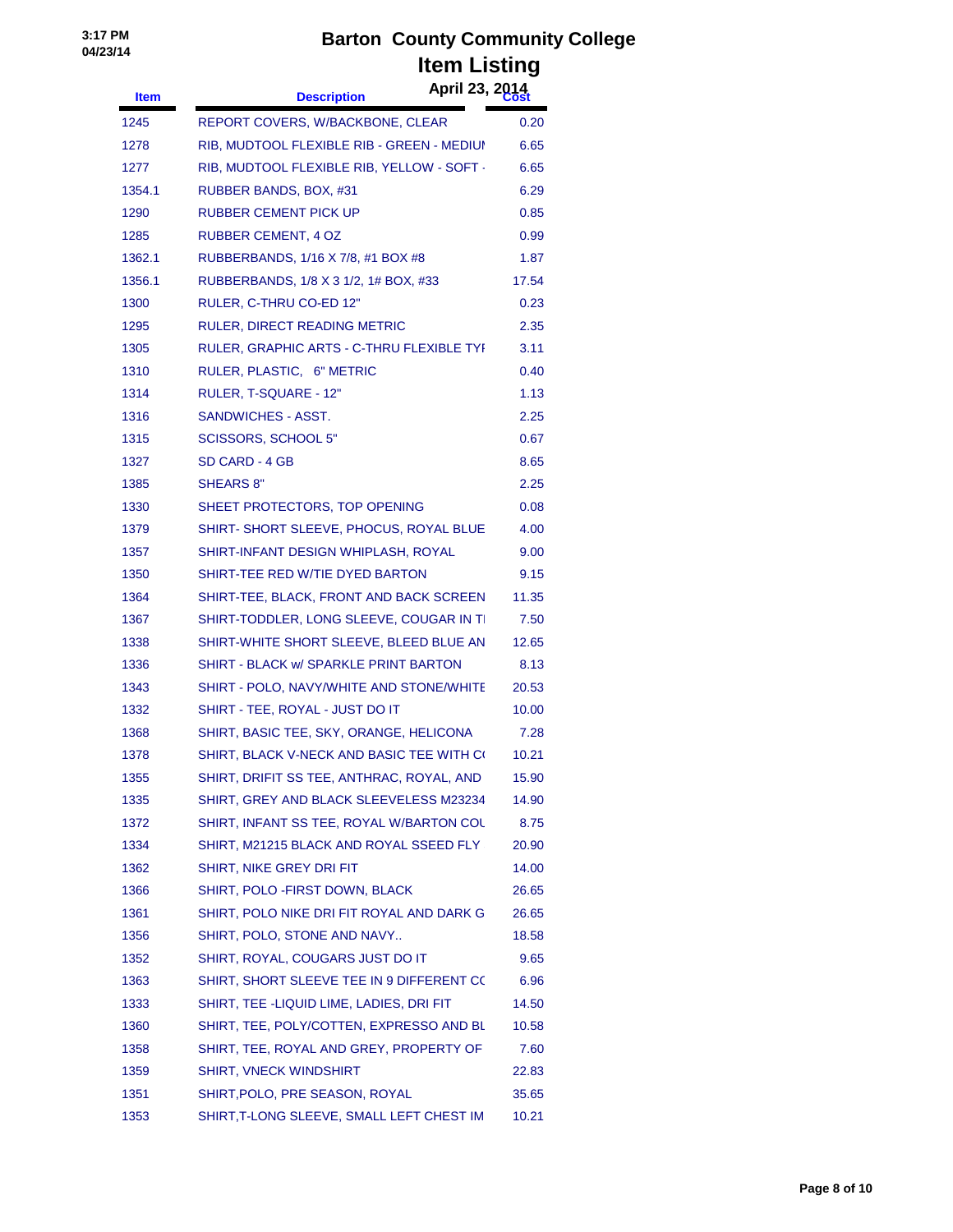| <b>Item</b> | April 23, 2014<br><b>Description</b>       |        |
|-------------|--------------------------------------------|--------|
| 1354        | SHIRT, TEE, ROYAL W/ GAME DAY              | 8.79   |
| 1369        | SHIRTS - PERFORMANCE TEE, BLACK            | 11.42  |
| 1342        | SHIRTS, HEATHERED VINTAGE ROYAL, BLACK,    | 14.69  |
| 1370        | SHIRTS, T- YOUTH, BRIGHT ROYAL, BARTON CO  | 9.25   |
| 1371        | SHIRTS, TEE - YOUTH - COUGAR HEAD I N CIRC | 9.25   |
| 1349        | SHIRTS, TEE -NIKE BARTON ATHLETICS         | 11.00  |
| 1337        | SHIRTS, TEE SPEED FLY SS, BLACK            | 20.90  |
| 1346        | SHIRTS, TEE, HEATHER COLORS, BLACK, BURC   | 8.42   |
| 1344        | SHIRTS, TEE, ROYAL "MAN UP"                | 12.65  |
| 1390        | SHIRTS, TEE, TODDLER AND INFANTS ROYAL, D  | 8.50   |
| 1340        | SHIRTS, TWILL LONG SLEEVE ROYAL            | 20.19  |
| 1345        | SHIRTS, LONG SLEEVE BEACH HOODIE, GREY,    | 17.08  |
| 1348        | SHIRTS, POLO ROYAL W/WHITE SIDES           | 26.17  |
| 1373        | SHORTS SET, TODDLER WHITE/ROYAL#T3383      | 9.75   |
| 1374        | SHORTS, BLACK AND ROYAL NIKE M73173        | 22.15  |
| 1375        | <b>SHORTS, TEMPO NIKE</b>                  | 17.65  |
| 1376        | SHORTS,COMPRESSION, BLACK, ROYAL, AND I    | 15.90  |
| 1377        | SHORTS, PRE-GAME, BLACK AND ROYAL          | 22.15  |
| 1339        | SHSIRTS, SHORT SLEEVE TEE/BLACK/ROYAL/V    | 20.90  |
| 1395        | SOFTWARE - OFFICE PRO                      | 162.05 |
| 1400        | <b>SORTKWIK</b>                            | 1.61   |
| 1434        | SPEAKER, FIVE MINI PORTABLE, WATER RESIS   | 14.34  |
| 1436        | SPONGE, NATURAL                            | 6.31   |
| 1435        | SPONGES, ELEPHANT EAR                      | 2.51   |
| 2135        | STACK-ETTE TRAYS (ELDON)                   | 1.89   |
| 1406        | STAMP PAD BLACK FOAM #1                    | 1.52   |
| 1410        | STAMP PAD INK, BLACK ROLL ON               | 1.57   |
| 1412        | STAMP PAD INK, BLUE ROLL ON                | 1.78   |
| 1441        | <b>STAMPS</b>                              | 0.46   |
| 1430        | <b>STAPLE REMOVER</b>                      | 0.71   |
| 1422        | STAPLER, SWINGLINE 444                     | 15.29  |
| 1426        | STAPLES, BOSTITCH STANDARD (BOX/5000)      | 3.41   |
| 1450        | STAPLES, STANDARD (BOX/1000)               | 0.55   |
| 1455        | <b>STRETCHER STRIPS, 14"</b>               | 0.84   |
| 1465        | <b>STRETCHER STRIPS, 20"</b>               | 1.07   |
| 5250        | <b>STYLUS, TARGUS FOR IPAD</b>             | 7.81   |
| 1478        | <b>SUNDRY ITEMS</b>                        | 0.90   |
| 1487        | SWEATSHIRT- VINTAGE CHARCOAL 1/2 ZIP BLL   | 20.17  |
| 1481        | SWEATSHIRT - HOODED-BUTTON FRONT. 6 CO     | 28.36  |
| 1484        | SWEATSHIRT - CREW, BLACK                   | 16.92  |
| 1483        | SWEATSHIRT, HOOD ROYAL #AL1573ROY          | 19.67  |
| 1491        | SWEATSHIRT, BLUE CREDO, HOODIE & CREW I    | 21.78  |
| 1480        | SWEATSHIRT, CREW, CHARCOAL W/BLUE SLEI     | 18.50  |
| 1460        | SWEATSHIRT, DK GRAY W/BARTON               | 15.58  |
| 1477        | SWEATSHIRT, FULL ZIP, FANTASY #S07800, GU  | 25.39  |